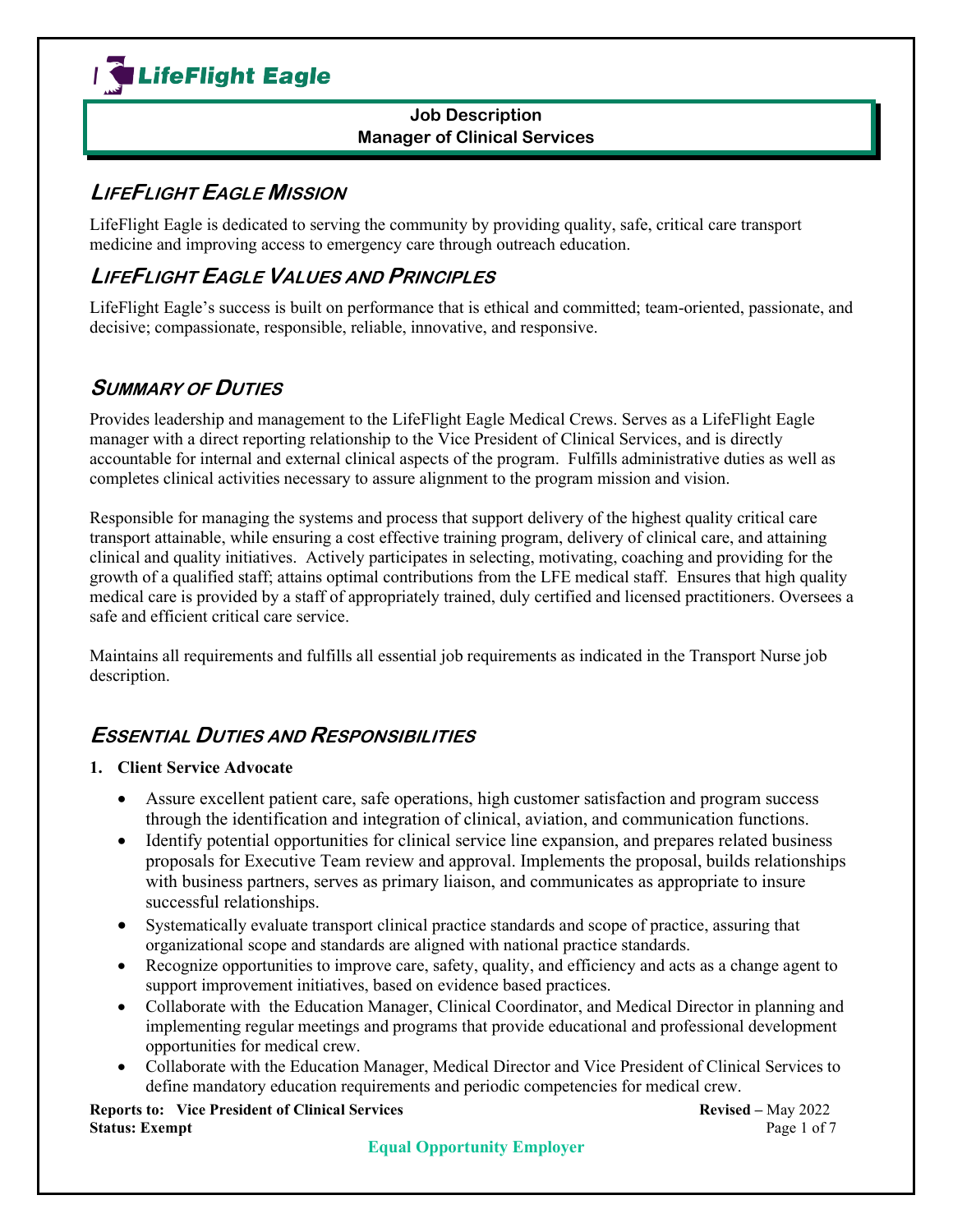## I LifeFlight Eagle

### **Job Description Manager of Clinical Services**

- Initiate and facilitate changes to improve patient care and program performance through effective communication, collaboration, and interdisciplinary problem solving.
- Contribute to effective consumer relations by assisting patients, co-workers, and other health care members to resolve expressed concern.
- Manage the quality improvement processes assuring that education is driven by quality outcome data.

### **2. People Leader**

- Create an empowering and rewarding work environment. Inspire and mobilize people to act and perform within a supportive work culture that does not tolerate or engage in turf wars, silos, or mean spirited behavior.
- Ensure that clinical service goals clearly align to LifeFlight Eagle's mission and values, and are applied in all patient settings.
- Facilitate chart/case reviews and provide leadership to the chart review team.
- Provide leadership and development for the Clinical Field Leader (CFL) team.
- Assist the Vice President of Clinical Services and Base Managers in recruiting, hiring, evaluation, and coaching of employees; encourage continuing education and professional development
- Serve in a clinical/administrative role with the transport program Medical Director. Work closely with sponsor organizations and their respective systems, and with multi-state network of service users.
- Work directly with vendors, program staff and users to assure safety of patients, crew, and customers in all areas of critical care transport operations.
- Approach others with support, tact and diplomacy; focus on resolving conflict without blaming; maintain confidentiality; listen to others without interrupting; keep emotions under control; create winwin outcomes.
- Facilitate, encourage, and implement processes for new and existing staff's learning and growth.
- Assist staff and base managers in establishing performance standards, policies and procedures, and processes for compliance with all regulations.
- Assure safety of patients, crew, and customers in all areas of critical care transport operations.
- Provide onsite leadership for safety policies and practices including air operations, OSHA, worker's compensation, medical and hazardous waste disposal, and all federal, state, and local safety regulations.
- Monitor compliance to policies and procedures and ensure corrective measures are instituted if policies and procedures are violated.
- Resolve system problems that affect operations by maintaining open communications and appropriate interfaces with Vice President of Clinical Services, Vice President of Operations, Base Managers and transport medical crew.
- Serve as a role model and mentor for medical crew by consistently demonstrating professionalism.
- Communicate LifeFlight Eagle performance updates to Vice President of Clinical Services.

### **3. Operations Management**

• Propose, review, and enforce LifeFlight Eagle Clinical Practice Guidelines/Formulary, policies and procedures by:

**Reports to: Vice President of Clinical Services and Services** Revised – May 2022<br>Status: Exempt Page 2 of 7 **Status: Exempt**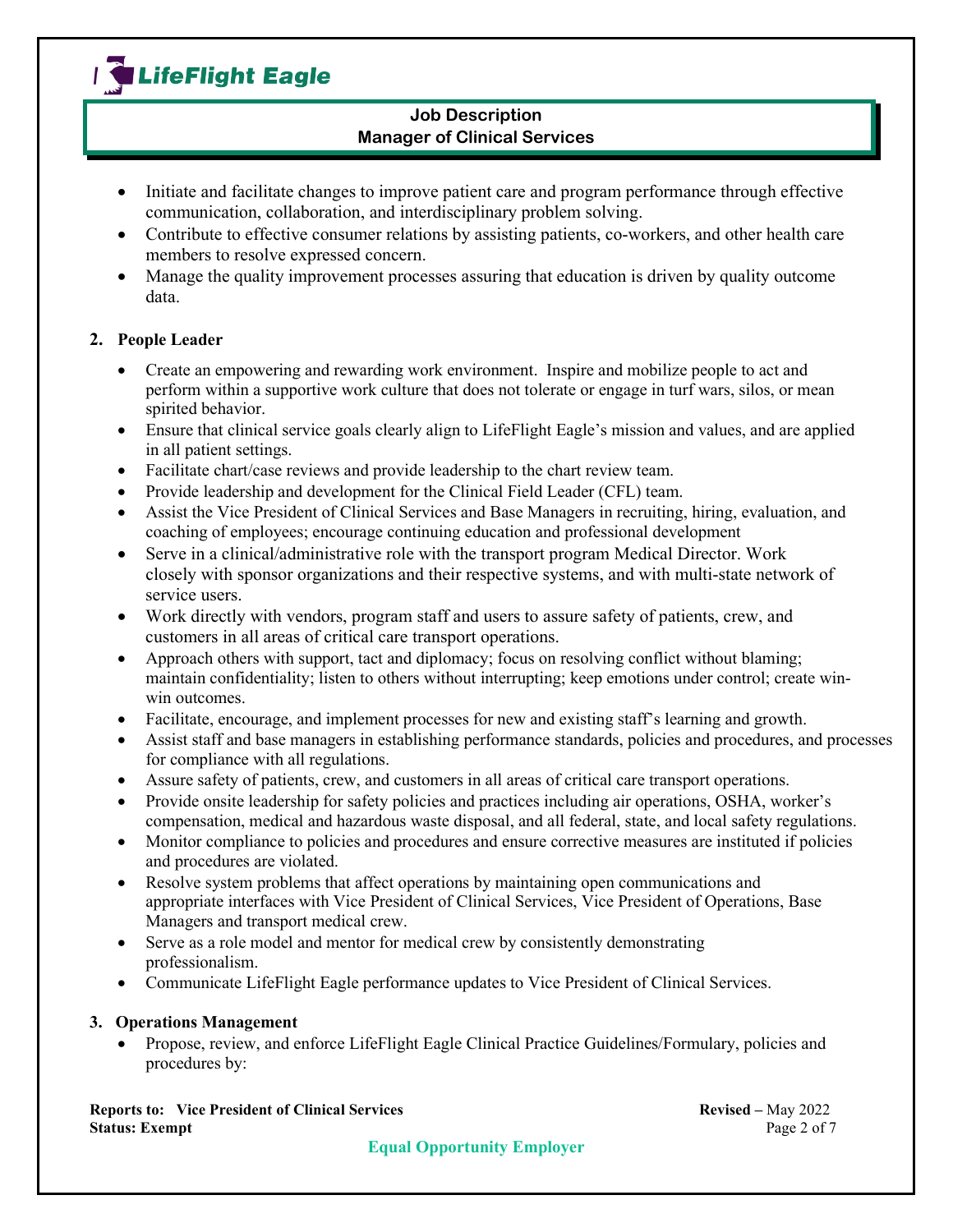# I LifeFlight Eagle

### **Job Description Manager of Clinical Services**

- $\triangleright$  Updating Clinical Practice Guidelines/Formulary and related policies and procedures as needed, at least annually.
- $\triangleright$  Communicating and interpreting Clinical Practice Guidelines/Formulary, policies and procedures to medical team members.
- $\triangleright$  Monitoring compliance with Clinical Practice Guidelines, policies and procedures.
- $\triangleright$  Advising Base Managers and Vice President of Clinical Services when corrective measures need to be taken when Clinical Practice Guidelines, policies or procedures are not followed.
- Ensure compliance with strategic plan and financial performance of the program. Maintain a sound fiscal system for clinical services and education.
- Manage patient care electronic medical record system.
- Assist the Vice President of Clinical Services with human resource activities of the medical flight crew to include hiring and staff evaluation. Collaborate with base managers and maintain staffing plans based upon volumes, patient acuity, anticipated workload, skill mix and competency requirements. Assure compliance with LFE policies and procedures. Assist Vice President of Clinical Services in establishing performance standards, policies and procedures, and compliance with government regulations.
- Ensure compliance with all regulatory agencies and CAMTS accreditation. Minimize liability to the organization by anticipating problems, evaluating magnitude of the problem and taking actions to correct problem and/or reduce risk. Maintain all appropriate clinical documentation required for state licensure and CAMTS inspection processes.
- Is scheduled to fill on average 24 hours per month, rotating to all bases to ensure standardization of clinical services, resources, and to interface with customers.
- Participates in Manager on Call rotation by acting as MOC (Manager on Call) in the rotation with the other MOCs.
- Collects data for and maintains the GAMUT database.
- Manages clinical electronic applications (Handtevy, etc.); updates as needed, and communicates information to medical crews.
- Collaborates with the Office Manager to approve and track Employee Education Funds.

## **ESSENTIAL COMPETENCIES AND COMPANY EXPECTATIONS**

- **Patient Focus/Patient Orientation** Is highly motivated by the opportunity to help internal and external customers. Is able to accommodate others' needs within available resources and without relinquishing own responsibilities. Demonstrates compassion when working with patients; protects the dignity of others. Is courteous, calm, creative, and effective with difficult patients. Earns positive feedback from patients and air medical crew.
- **Critical thinking** Synthesize complex and diverse information; collect and objectively weigh data; use experience, intuition and critical thinking to complement data; and design effective processes and workflows.

**Reports to: Vice President of Clinical Services and Services** Revised – May 2022<br>Status: Exempt Page 3 of 7 **Status: Exempt**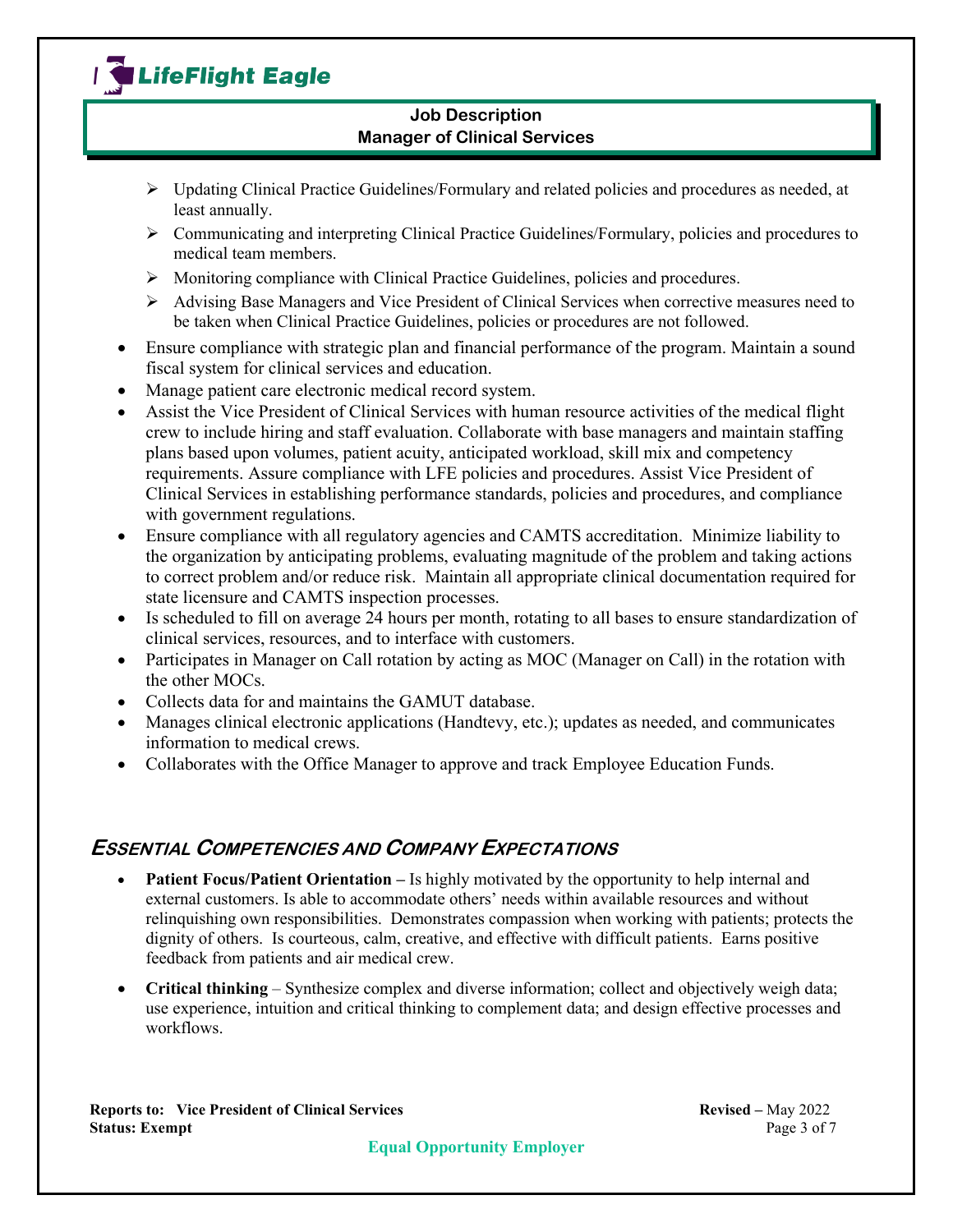

- **Results orientation** Assist Executive Team, Leadership Operations Committee, and base supervisors in achieving or exceeding identified strategic goals in client service excellence, internal systems and processes, learning and growth initiatives, and financial health.
- **Leadership –** Inspire the trust of others; balance flight team and individual responsibilities; give and welcome feedback; exhibit objectivity and openness to others' views; contribute to holding each other accountable and building a positive team spirit; put the success of team above own interests.
- **Safety and Security** Be proactive in protecting LifeFlight Eagle from medical transport related risk and liability. Ensure that departmental staff use equipment and materials properly, observe safety and security procedures, and report potentially unsafe or improper conditions. Intervene when conditions or behavior puts the patients or medical crew at risk.
- **Integrity and Ethics** *-* Treat people with respect and individuality; do what you say; be fair and equitable in all interactions; be a good steward of company resources; actively contribute toward employees' success and the company's goals; uphold organizational values.
- **Adaptability/Flexibility –** Effectively manages competing demands and is able to change course when new information becomes available. Is optimistic in the face of difficulty, and applies humor and other coping strategies appropriately.
- **Attention to Detail –** Demonstrates thoroughness and accuracy in work activities through concern for all areas involved. Effectively organizes any task or situation for which he/she is responsible; monitors own work to ensure quality. Plans and prioritizes work activities, uses time efficiently, and meets deadlines.
- **Listening** Values other perspectives; listens carefully and thoughtfully, and asks for clarification. Avoids interrupting and is able to remain fully focused even in the midst of crisis.
- **Tolerance for Stress –** Is able to work productively in a high-pressure or unpredictable work environment, bringing a positive approach to challenges. Recognizes potential stressors, accurately assesses own strengths and weaknesses, and takes positive steps to ensure continued functioning for self and team.
- **Collaboration** Works effectively with others to achieve a shared goal. Approaches and receives others in a tactful manner; reacts well under pressure; treats others with respect and consideration regardless of their status or position. Shares information and credit generously, accepts responsibility for own actions, and keeps commitments.
- **Conflict Management -** Focuses on resolving conflict in a sensible, fair, and efficient manner, without blaming. Approaches conflict with win-win strategies; keeps emotions under control; remains open to others' ideas and alternative ways of solving problems.
- **Decision Making / Decisiveness / Judgment -** Gathers and analyzes information skillfully and develops reasoned, alternative approaches. Is knowledgeable, prepared, and prudent in making wise, timely decisions. Processes verbal and numeric data effectively and understands patient implications of decisions. Is compliant with regulations and company policies.
- **Learner Attitude –** Demonstrates commitment to continuous learning and self-improvement. Looks for and readily takes advantage of learning opportunities; seeks increased responsibilities; asks for and offers help when needed. Demonstrates persistence and is able to overcome obstacles.

**Reports to: Vice President of Clinical Services and Services** Revised – May 2022<br>Status: Exempt Page 4 of 7 **Status: Exempt**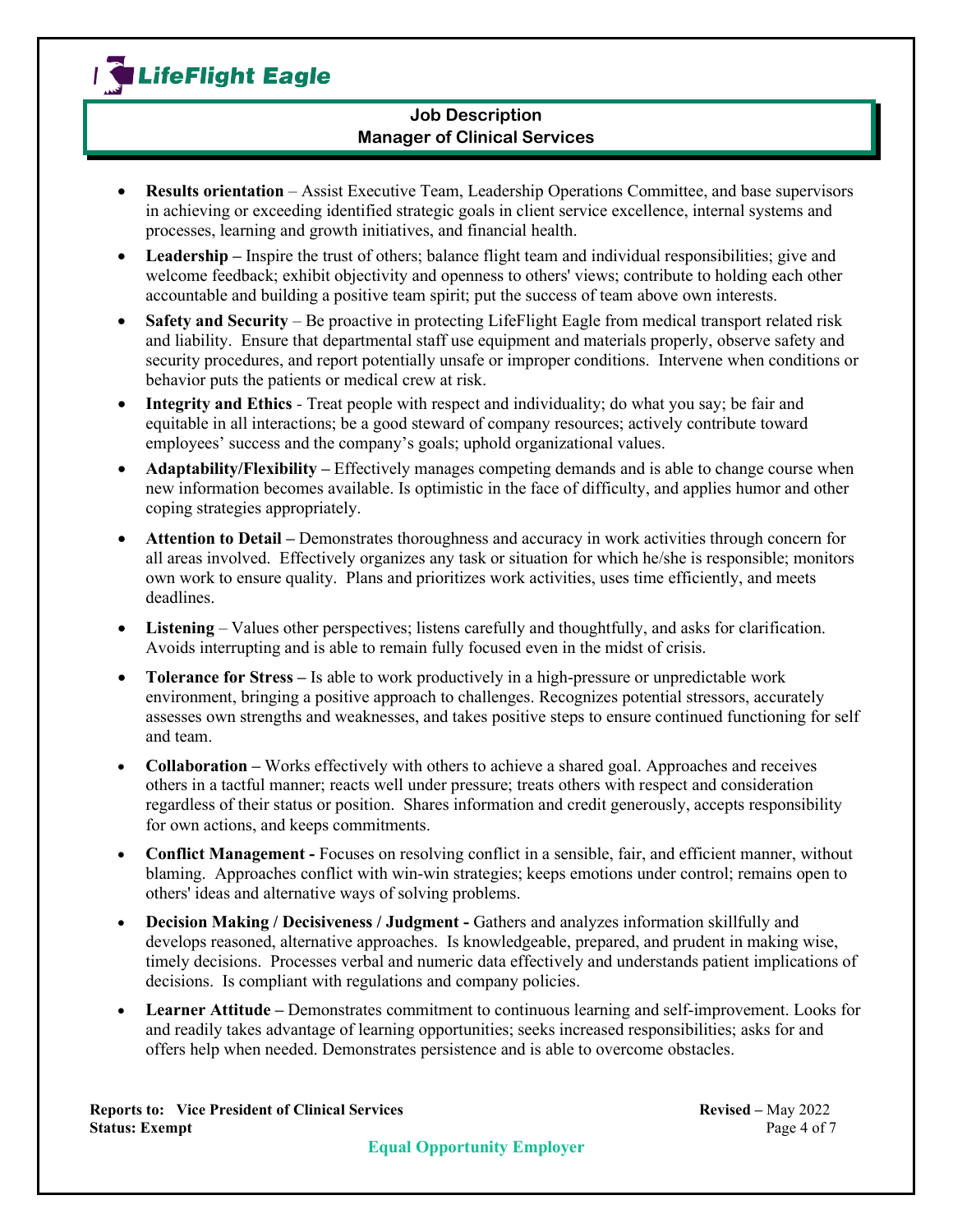

- **Work Standards -** Demonstrates compatibility with mission-driven work and shows sincere commitment to doing what is best for patients, air medical crew, and LifeFlight Eagle. Is able to critically evaluate his/her own performance and demonstrates high expectations for quality and safety. Approaches challenges with highest ethical standards.
- **Dependability** Maintain work behavior that invites trust and reliance; role model positive attendance and punctuality standards; ensure work responsibilities are completed correctly and are covered when absent; arrive at meetings and appointments prepared and on time.
- **Innovation** Meet challenges with creativity and resourcefulness; remain open to change, other ideas, and trying new things; generate suggestions for improving work processes and services.
- **Oral Communication** Speak persuasively, with intention and thought, in both positive and negative situations; fully listen and get clarification; respond well to questions; demonstrate group presentation skills; participate in meetings without dominating others.
- **Written Communication** *-* Write clearly and informatively to accepted standards of grammar and spelling; present numerical data effectively; read and interpret written information; ensure adequate, effective communication with all shareholders to maintain company values, goals and culture.
- **Quality** *-* Demonstrate accuracy and thoroughness; look for ways to improve and promote quality; monitor and self-correct own work processes and outcomes; apply feedback from others to improve performance.
- **Quantity** *-* Meet productivity standards; complete work in a timely manner; strive to increase own and others' productivity; work efficiently and accurately.

## **QUALIFICATIONS**

The requirements listed below are representative of the knowledge, skill, and/or ability required. Reasonable accommodations may be made to enable individuals with disabilities to perform the essential functions of the job position.

• **Education and Experience –** Current Nurse licensed in the State of Missouri and Kansas required. Additional license may be required if indicated for service area. Minimum of five years ALS/critical care transport experience as a medical crew member, required.

Minimum of three years of supervisory experience, required..

Must have all education and experience qualifications as described in the Flight Nurse Job Description. Bachelor's degree required. ; Master's degree preferred.

Knowledge and experience of Commission on Accreditation of Medical Transport Systems (CAMTS) standards preferred.

Knowledge of all related federal, state, local and medical transport industry safety/regulatory practices.

• **Language Skills** – Ability to read and interpret general medical documents, policies and procedures, and regulatory guidelines. Ability to write medical reports and meet documentation requirements of the job. Ability to present information effectively and respond appropriately to questions from internal and external patients, employees, and the general public. Ability to speak and hear clearly without impairment.

**Reports to: Vice President of Clinical Services Revised – May 2022<br>
<b>Status: Exempt** Page 5 of 7 **Status: Exempt**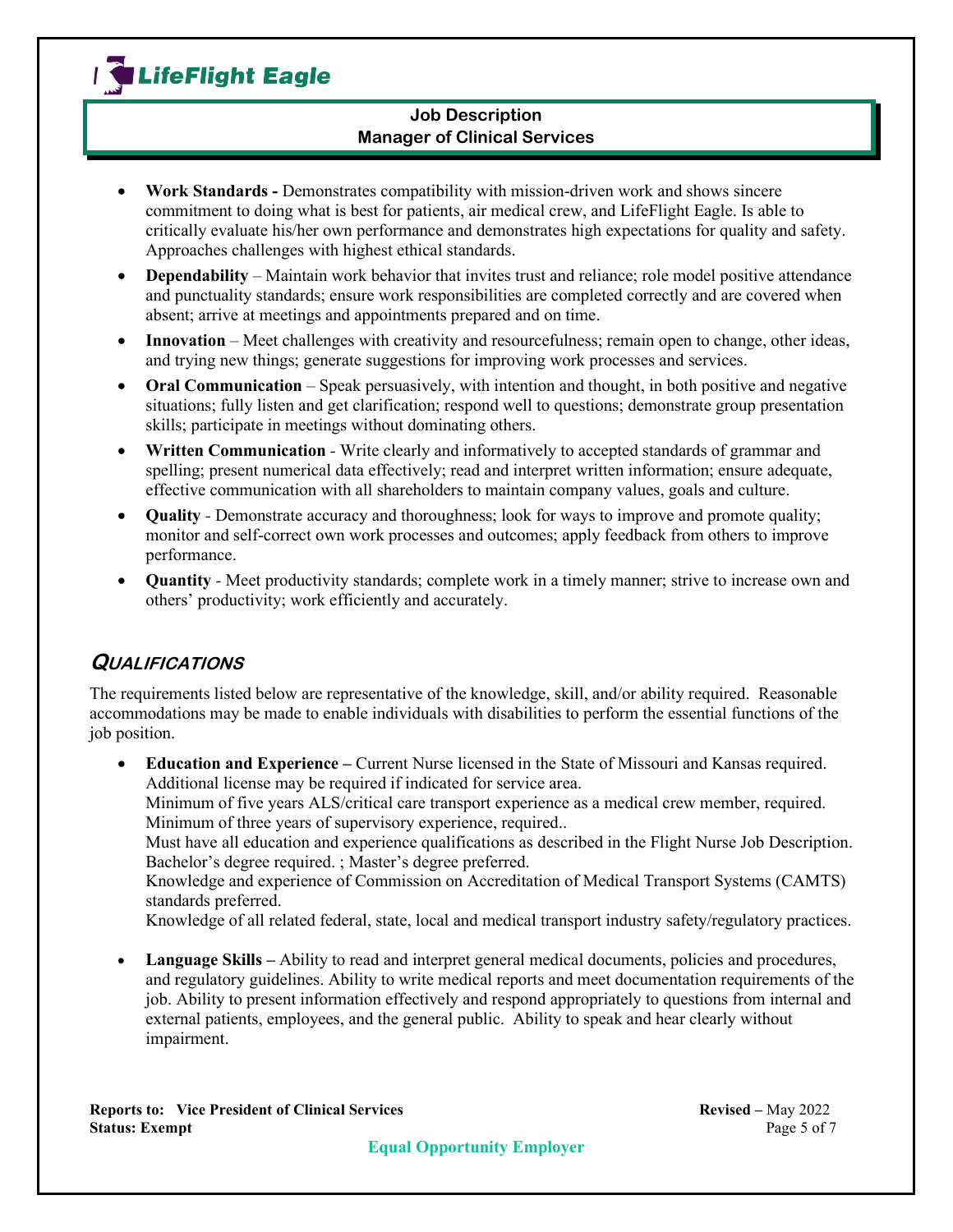

- **Mathematical Skills** Ability to add, subtract, multiply, and divide in all units of measure, using whole numbers, common fractions, and decimals.
- **Reasoning Ability -** Ability to prioritize, organize and handle multiple tasks and projects simultaneously.
- **Computer Skills** Proven computer experience with most current data base and software applications needed to perform the essential duties of the job position (e.g., Microsoft 365, Microsoft Excel, electronic medical record systems, Microsoft Teams, etc.)
- **Certificates, Licenses, Registrations –**Registered Nurse licensed in the State of Missouri and Kansas required. Additional license may be required if indicated for service area.

Must have all Certificates, Licenses, and/or Registration requirements as listed in the Transport Nurse job description.

## **WORKPLACE CONDITIONS**

The following describes working conditions, in general. The Physical / Environmental Demands described here are representative of those that must be met by an employee to successfully perform the essential functions of this job position. Reasonable accommodations may be made to enable individuals with disabilities to perform the job duties described in this job description.

- **Physical / Environmental Demands -** While performing the duties of this job, the employee may require the ability to:
	- $\triangleright$  Must be able to pass Fit for Duty Assessment prior to employment and on an annual basis.

 $\triangleright$  Must be able to provide excellence in patient care while being subject to the eight significant stresses of flight and altitude; including but not limited to:

- $\circ$  Decreased partial pressure of oxygen;<br> $\circ$  gas expansion;
- $\circ$  gas expansion;<br> $\circ$  acceleration / d
- o acceleration / deceleration;
- $\circ$  decreased humidity<br> $\circ$  noise:
- o noise;
- o vibration;
- $\circ$  thermal stress; and  $\circ$  fatigue
- fatigue
- $\triangleright$  Demonstrate fine motor skills required to successfully complete the approved invasive patient procedures.
- $\triangleright$  Must be able to fit comfortably into the aircraft compartment space allotted for medical care and capable of performing all patient care procedures in the confined area of the Air Ambulance, withstanding turbulence.
- Enter, exit, kneel, crouch, and sit frequently ( $> 50\%$  of time) in an Air Ambulance up to 100% of the time in travel by air;
- $\triangleright$  frequently ( $\triangleright$  50% of time) speak and hear effectively in team and/or one-on-one conversations;
- $\triangleright$  frequently ( $> 50\%$  of time) walk, stand, squat, bend, kneel, climb, push, and pull;
- $\ge$  frequently ( $>$  50% of time) use hands; reach with hands and arms overhead and other; and
- $\geq$  frequently ( $>$  50% of time) lift/carry patients up to an average of 200 pounds to a level of three feet using approved body mechanics.

**Reports to: Vice President of Clinical Services Revised –** May 2022<br> **Status: Exempt** Page 6 of 7 **Status: Exempt**